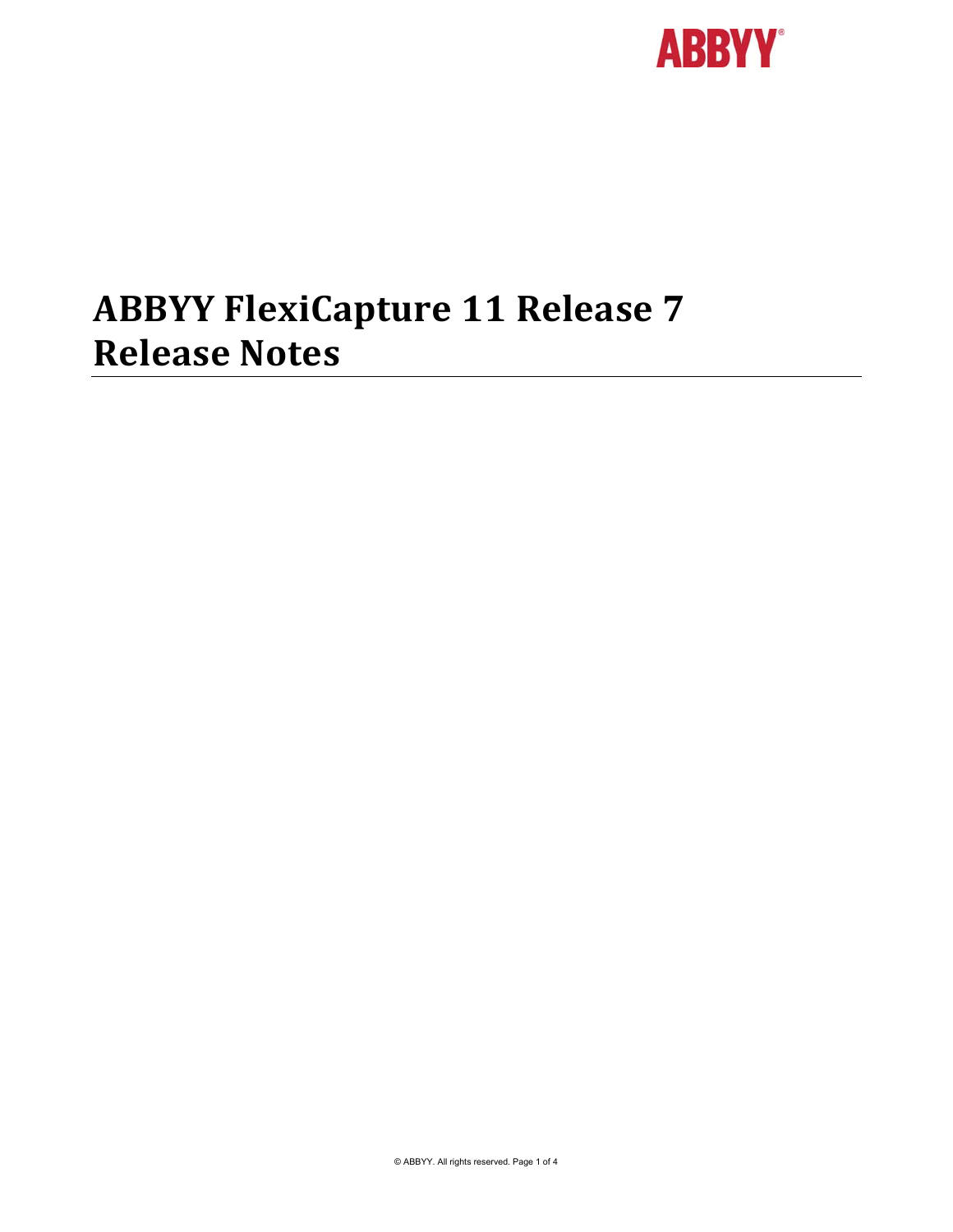## **Table of Contents**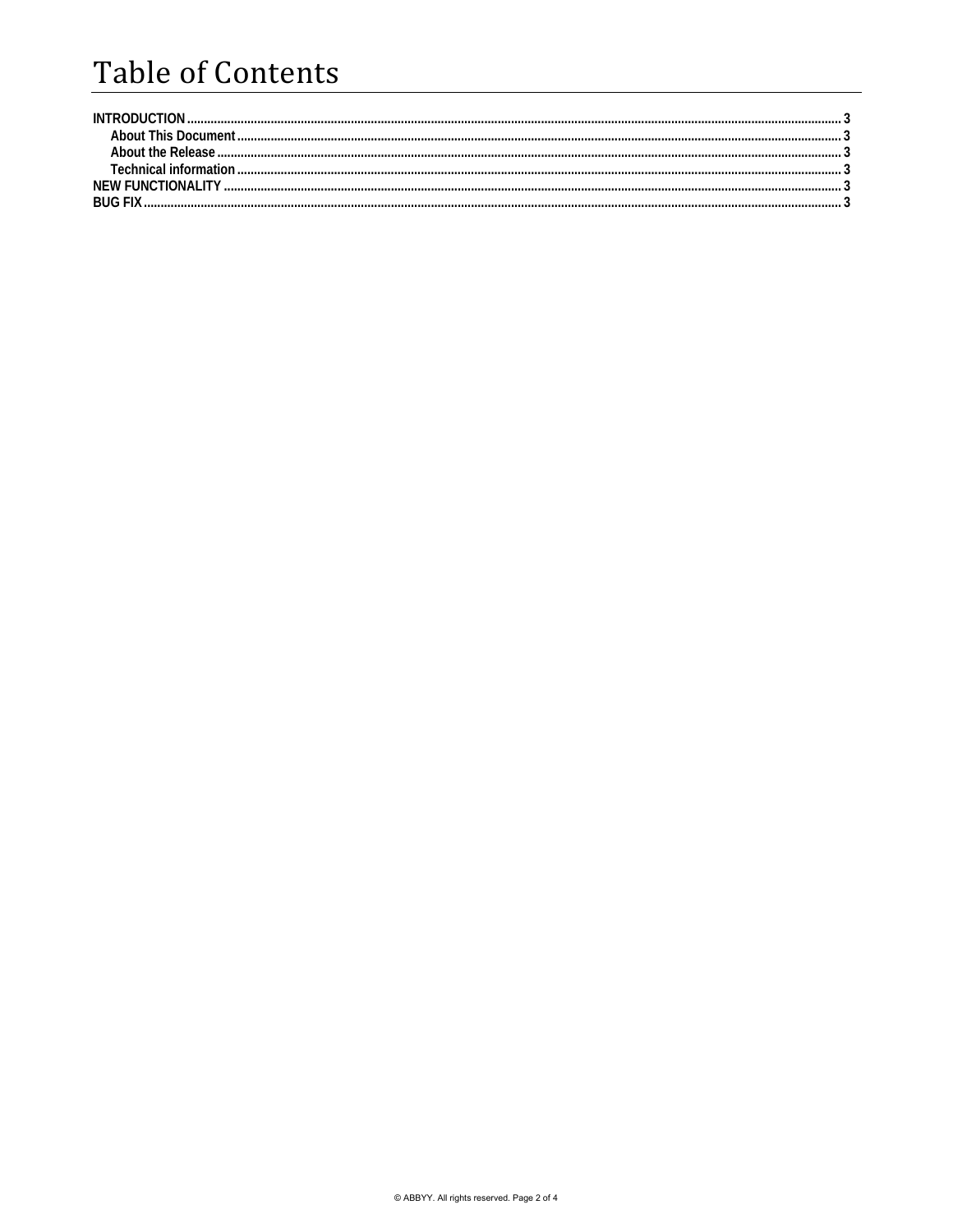## **Introduction**

### **About This Document**

This document describes the changes that have been made in ABBYY FlexiCapture 11 Release 7 compared to ABBYY FlexiCapture 11 Release 6 Patch 2.

#### **About the Release**

This release resolves problems that were found in ABBYY FlexiCapture 11 Release 6 Patch 2 (11.0.5.2455). See table below for a list of the fixes that are included in this release.

#### **Technical information**

- Part #: 1112/36
- Build #: 11.0.6.2822
- OCR Technologies build number: 13.0.34.99
- Release date: 2017‐08‐07

## **New functionality**

- 1. FlexiLayout Studio user interface is now available in German.
- 2. Recognition of Korean language improved by adding Hanja characters to the alphabet.

## **Bug fix**

| <b>Issue description</b>                                                                                                                                                                                                                                                           |
|------------------------------------------------------------------------------------------------------------------------------------------------------------------------------------------------------------------------------------------------------------------------------------|
| The table deletion took so long that it leaded to a hanging Verification Station.                                                                                                                                                                                                  |
| The "Not enough memory" error occurred after deleting the LineItems table.                                                                                                                                                                                                         |
| The order in which the TAB key moves the input focus from one field to another during verification was incorrect in<br>LineItems table.                                                                                                                                            |
| The order in which the Enter key moves the input focus from one field to another was incorrect in Lineltems table.                                                                                                                                                                 |
| The error IPE: d:\FC11.0\0\FineObjects\Inc\Errors.h, 140 occurred on verification station via a certain scenario.                                                                                                                                                                  |
| The error IPE:.\Src\BillAmountfinder.OnePageFinder.HypothesesRelations.cpp, 254 occurred when recognizing a certain<br>document.                                                                                                                                                   |
| The error IPE:.\Src\PurchaseOrderCorrector.cpp, 78 occurred when adding a certain document with "photo" type in a<br>batch.                                                                                                                                                        |
| The option Should be matched could not be disabled for fields inside the LineItems.                                                                                                                                                                                                |
| If there are two documents with one DocIndex in one batch, there is no guarantee that Task GetObject will return the<br>correct order of documents.                                                                                                                                |
| The result of the FlexiLayout was not used if the Generic is not matched via the ForceMatch mode.                                                                                                                                                                                  |
| The error IPE: d:\fc11.0.5tech\0\image\services\core\src\cuttransformer.cpp, 37 or similar occurred in case an image<br>was modified by script (e.g. rotated) and after that the document header was changed by the same script (e.g.<br>registration parameter or comment added). |
| The slowness of web verification station occurred when huge amounts of batches (including batches at Processed stage)<br>were stored in the database.                                                                                                                              |
| The new API method filters batches at server side and provides to web station reduced amount of information limited to<br>the requested amount of batches.                                                                                                                         |
| Empty tasks appeared in database and displayed at Monitoring station. The bug that leaded to creation of such tasks is<br>fixed.                                                                                                                                                   |
| Memory consumption growth on Processing Server has been fixed.<br>The memory consumption growth was caused by memory fragmentation: the program frequently requested large                                                                                                         |
| amounts of memory and quickly released them. Those parts of memory were allocated at the same heap that was used                                                                                                                                                                   |

for other requests for allocation of small amount of memory – that caused great ratio of memory fragmentation and the